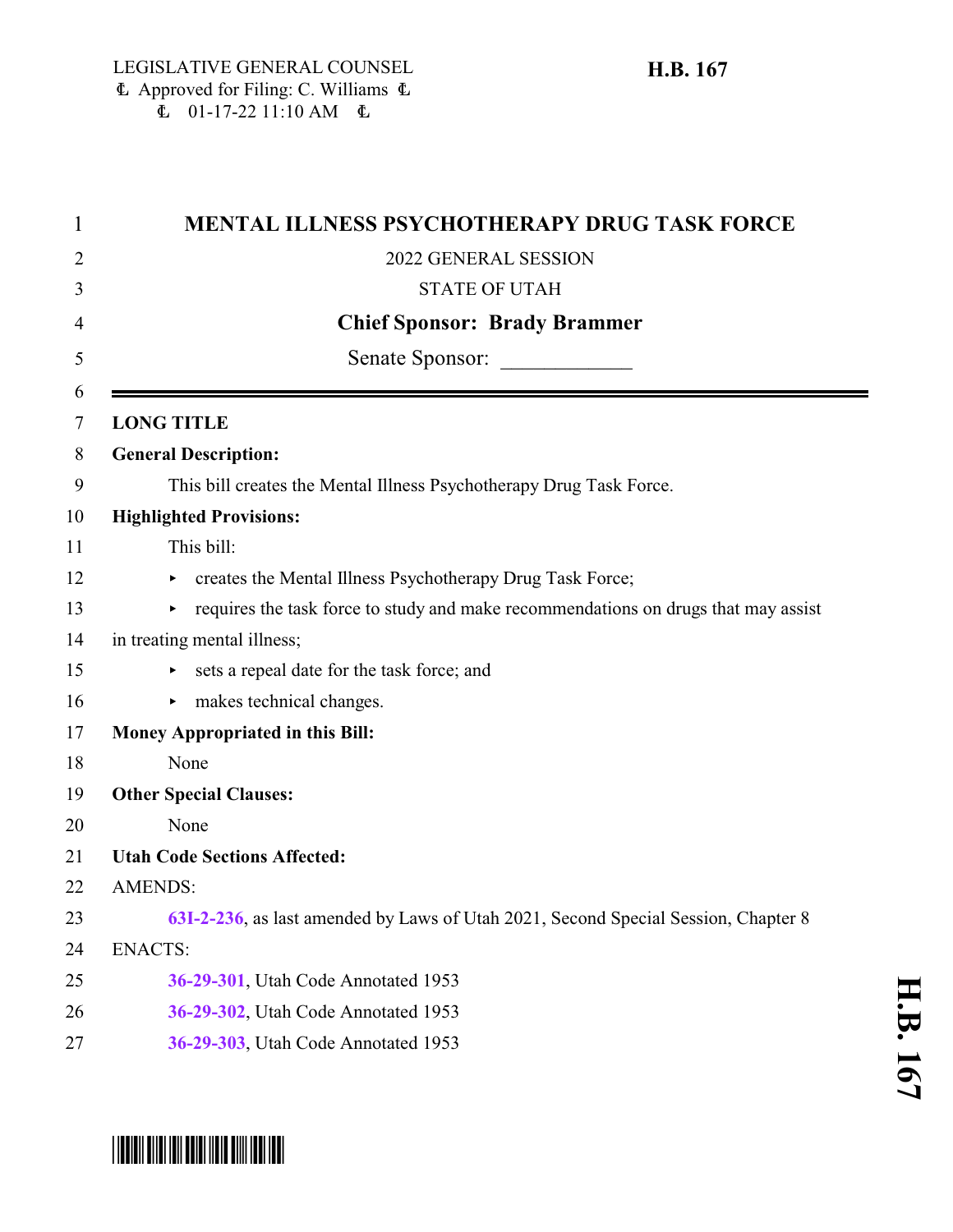$\equiv$ 

<span id="page-1-1"></span><span id="page-1-0"></span>

|         | Be it enacted by the Legislature of the state of Utah:                                              |
|---------|-----------------------------------------------------------------------------------------------------|
|         | Section 1. Section 36-29-301 is enacted to read:                                                    |
|         | Part 3. Mental Illness Psychotherapy Drug Task Force.                                               |
|         | 36-29-301. Definitions.                                                                             |
|         | As used in this part:                                                                               |
|         | (1) "Department" means the Department of Health and Human Services created in                       |
|         | Section 26B-1-201.                                                                                  |
|         | "Executive director" means the executive director of the department.<br>(2)                         |
|         | "Psychotherapy drug" means a controlled substance that:<br>(3)                                      |
|         | (a) is not currently available for legal use; and                                                   |
|         | (b) may be able to treat, manage, or alleviate symptoms from mental illness.                        |
|         | "Task force" means the Mental Illness Psychotherapy Drug Task Force created in<br>(4)               |
|         | this part.                                                                                          |
|         | Section 2. Section 36-29-302 is enacted to read:                                                    |
|         | 36-29-302. Creation and membership.                                                                 |
|         | There is created the Mental Illness Psychotherapy Drug Task Force.<br>(1)                           |
|         | The task force shall be chaired by:                                                                 |
|         | (a) the executive director; and                                                                     |
|         | (b) the chief executive officer of the Huntsman Mental Health Institute at the                      |
|         | University of Utah.                                                                                 |
|         | (3) In addition to the individuals described in Subsection (2), the task force shall                |
|         | consist of the following members jointly appointed by the individuals described in Subsection       |
| $(2)$ : |                                                                                                     |
|         | (a) a licensed psychiatrist;                                                                        |
|         | a licensed psychologist;<br>(b)                                                                     |
|         | a representative from the Utah Medical Association;<br>(c)                                          |
|         | an individual who researches and studies neuroscience and mental health;<br>(d)                     |
|         | a representative from a civil liberties group;<br>(e)                                               |
|         | a representative from a Utah hospital or a major healthcare system;<br>(f)                          |
|         | a patient who is knowledgeable about the use of a psychotherapy drug, nominated<br>$(\mathfrak{g})$ |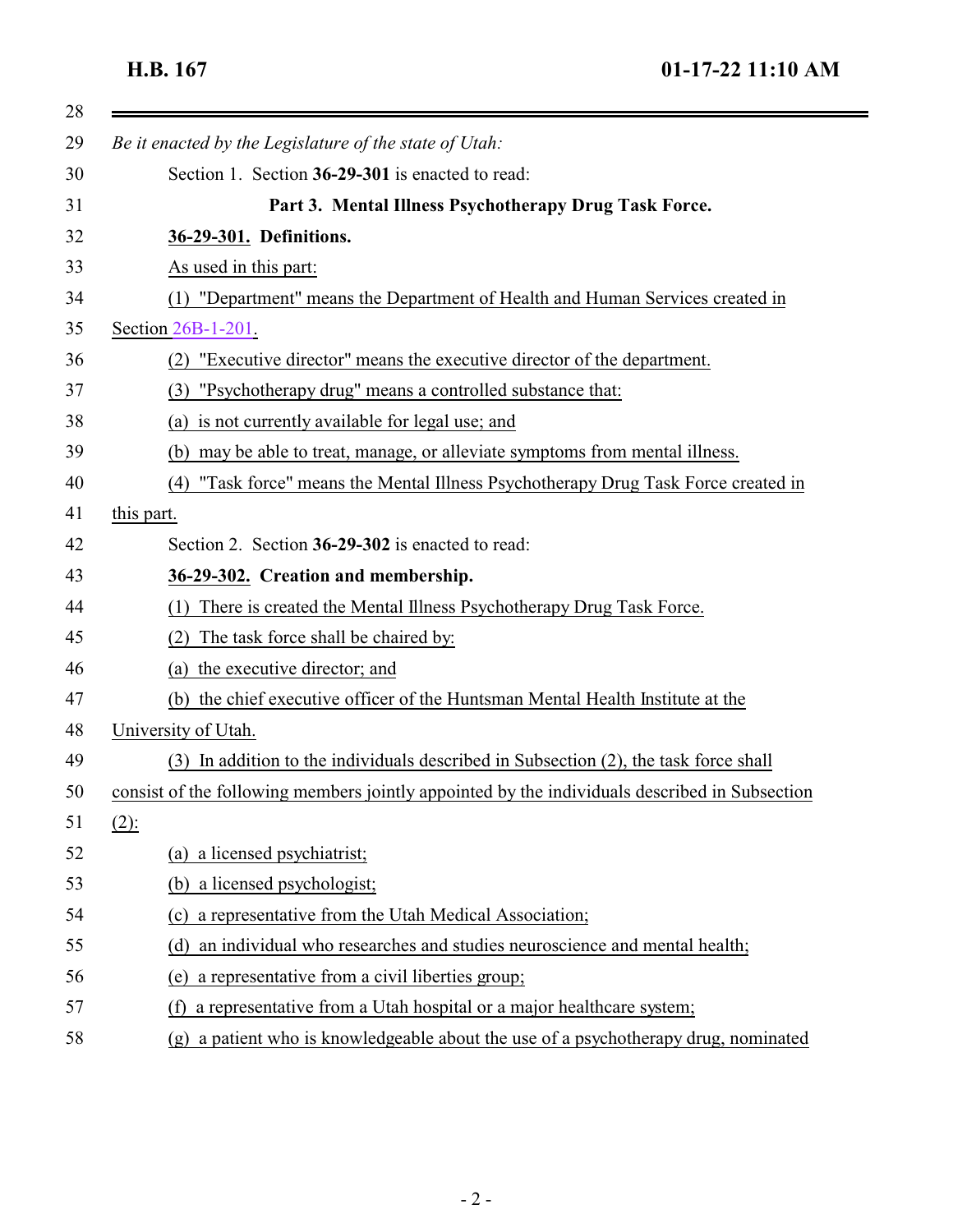## **01-17-22 11:10 AM H.B. 167**

<span id="page-2-0"></span>

| 59 | by a patient advocacy group;                                                                |
|----|---------------------------------------------------------------------------------------------|
| 60 | (h) a trauma focused therapist;                                                             |
| 61 | a representative from a mental health association;<br>(i)                                   |
| 62 | (j) a licensed attorney with knowledge of the law regarding controlled substances and       |
| 63 | other drugs;                                                                                |
| 64 | (k) a medical or psychiatric ethicist with knowledge of the ethical and legal issues        |
| 65 | pertaining to psychotherapy drugs; and                                                      |
| 66 | (1) a clinician who is board certified in addiction medicine.                               |
| 67 | (4) (a) If a vacancy occurs in the membership of the task force the member shall be         |
| 68 | replaced in the same manner as the original appointment was made.                           |
| 69 | (b) A member of the task force serves until the member's successor is appointed.            |
| 70 | $(5)$ (a) A majority of the task force members constitutes a quorum.                        |
| 71 | (b) The action of a majority of a quorum constitutes an action of the task force.           |
| 72 | (6) A task force member may not receive compensation or benefits for the member's           |
| 73 | service on the task force but may receive per diem and reimbursement for travel expenses    |
| 74 | incurred as a task force member in accordance with:                                         |
| 75 | (a) Sections $63A-3-106$ and $63A-3-107$ ; and                                              |
| 76 | (b) rules made by the Division of Finance pursuant to Sections $63A-3-106$ and              |
| 77 | 63A-3-107.                                                                                  |
| 78 | The department shall provide staff support for the task force and assist the task<br>(7)    |
| 79 | force in conducting task force meetings.                                                    |
| 80 | Section 3. Section 36-29-303 is enacted to read:                                            |
| 81 | 36-29-303. Duties.                                                                          |
| 82 | (1) (a) The task force shall provide evidence-based recommendations on any                  |
| 83 | psychotherapy drug that the task force determines may enhance psychotherapy when treating a |
| 84 | mental illness.                                                                             |
| 85 | (b) For a psychotherapy drug described in Subsection $(1)(a)$ , the task force shall        |
| 86 | provide recommendations on:                                                                 |
| 87 | (i) types or symptoms of mental illness for which the psychotherapy drug could be used      |
| 88 | as a treatment option;                                                                      |
| 89 | (ii) the appropriate administration and dosage;                                             |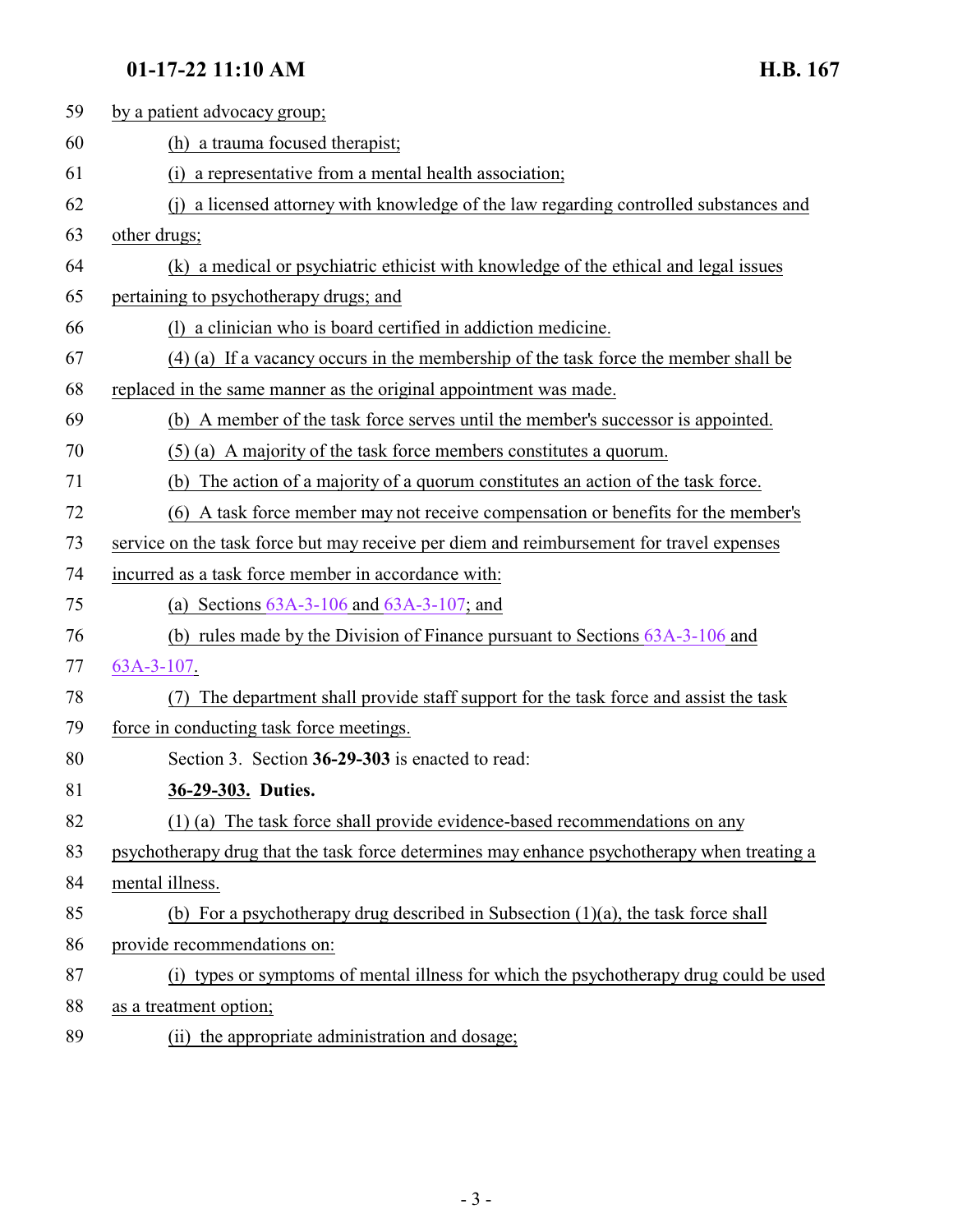<span id="page-3-0"></span>

| 90  | (iii) any license or credential required for an individual recommending or administering  |
|-----|-------------------------------------------------------------------------------------------|
| 91  | the psychotherapy drug;                                                                   |
| 92  | (iv) training that may be helpful or should be required for an individual to recommend    |
| 93  | or administer the psychotherapy drug;                                                     |
| 94  | (v) if an additional license or credential is recommended for prescribing or              |
| 95  | administering the psychotherapy drug, the administration of the license or credential;    |
| 96  | (vi) the frequency at which the psychotherapy drug may be used;                           |
| 97  | any procedures to appropriately obtain, store, and monitor the use of the<br>(vii)        |
| 98  | psychotherapy drug;                                                                       |
| 99  | (viii) potential psychotherapeutic modalities with which a psychotherapy drug may be      |
| 100 | used;                                                                                     |
| 101 | (ix) any organizations that may be able to provide a perspective on ethical               |
| 102 | considerations regarding the psychotherapy drug;                                          |
| 103 | any safety requirements regarding the psychotherapy drug;<br>(x)                          |
| 104 | any necessary follow up procedures that should be followed after an individual<br>$(x_i)$ |
| 105 | takes the psychotherapy drug;                                                             |
| 106 | (xii) any procedures for data tracking;                                                   |
| 107 | any additional investigation or research needed for the psychotherapy drug;<br>(xiii)     |
| 108 | (xiv) any long term societal impacts on the administration of the psychotherapy drug;     |
| 109 | and                                                                                       |
| 110 | (xv) proposed regulations the Legislature should consider if the psychotherapy drug is    |
| 111 | made legal for treating mental illness.                                                   |
| 112 | (2) The task force shall provide a written report to the Health and Human Services        |
| 113 | Interim Committee before October 31, 2022.                                                |
| 114 | Section 4. Section 63I-2-236 is amended to read:                                          |
| 115 | 63I-2-236. Repeal dates -- Title 36.                                                      |
| 116 | (1) Section $36-29-107.5$ is repealed on November 30, 2023.                               |
| 117 | (2) The following sections regarding the State Flag Task Force are repealed on January    |
| 118 | 1, 2024:                                                                                  |
| 119 | (a) Section $36-29-201$ ;                                                                 |
| 120 | (b) Section $36-29-202$ ; and                                                             |